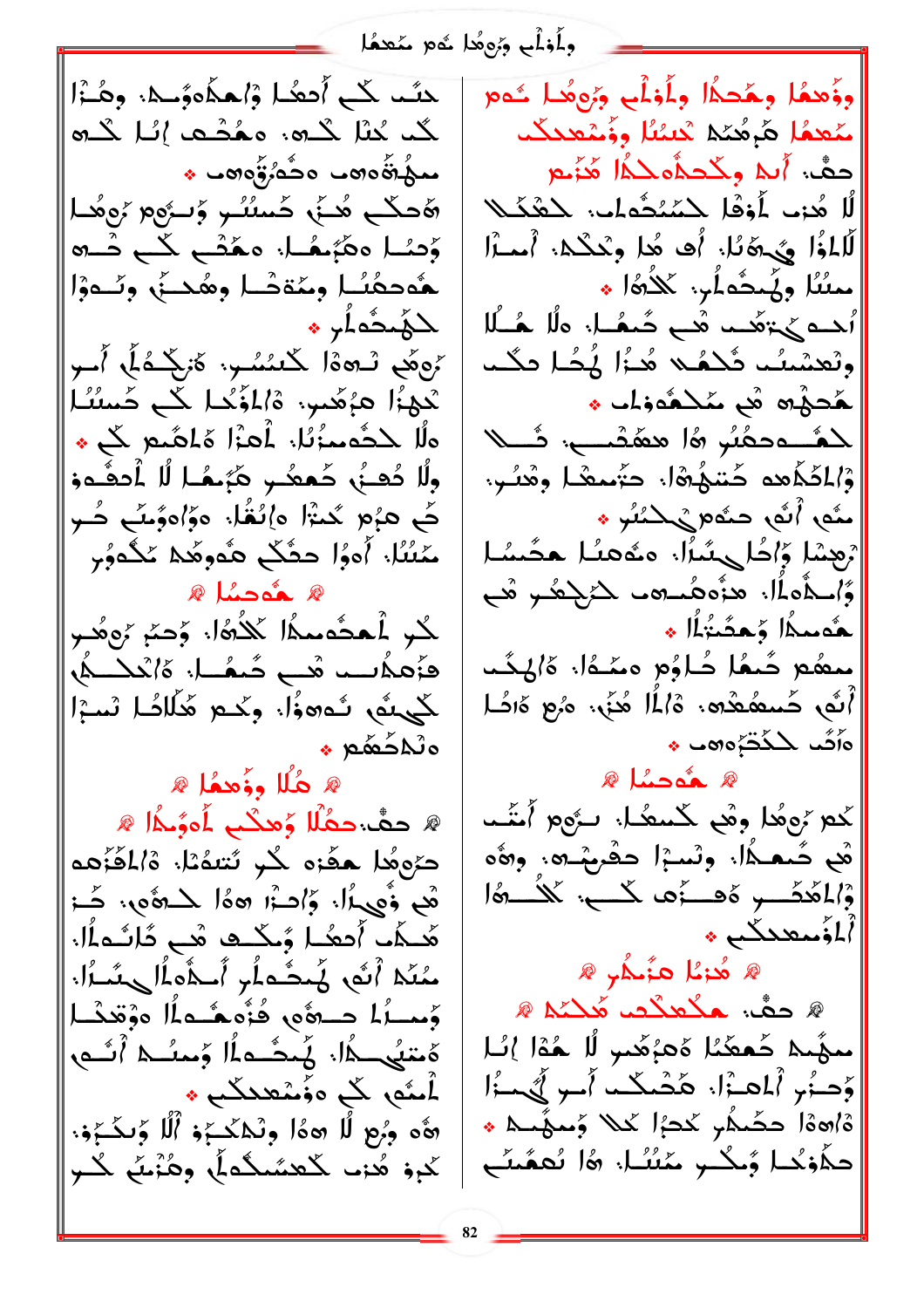وأذاب وروها عُوم منعمًا

همَّسُل وَ*أ*َلَّا وَأَهْبَ وَأَسْكُمْ كَعْعَتْنَا. أَهُــا دُاتُب هَدــرُوم هُــمتنّب هزُسْعدكــب هدَّىُّزُلُمْ وِكْلّْحُلّْ: همُّه: عُلَّا هُوُها ئَــلا مَّــع ووُّمْـــع لَّاكُــــهُا. كَــاوُّـــع ىُنْكْشُبِ شْدْنَـٰزَىبٍ. شُوْتُـا مْتَمَتْــٰلا بَالْمُقِــدُّ مِنْــدِيَّةَ لَا تُـهِــتُنِ مَنْــتِرْهُ أَلْفَ هُ حمُّل ﴾ كَــز ݣْلْــْهْا وۡحَرِّهِۿـــه، مَـْــَهُٮ وۡهِهُا كَرْنُعُــا حَرْهِيْـــو نْـــــ9ەْا وْهُمُنْــا. ەئعكىر ئىلا مَمَّقُد دْھۇل ھُەدسُل ھ لَا هِهَا كَيْهِقُمَا وَقْبَ كَمْعَقَا. أَسْمَ تْرَجُنْـا مَّحَّتحَـــ، ٱلْا ـكــةَه رُوهُــا وَسِعْمِيسِ الْمَسْمَوْمِ الْمَسْمَوْمِينَ مِنْكُمْ مِنْ الْمَسْمَعِينَ مِنْكُمْ الْمَسْمَعِينَ مِنْ هُ حمله دَمْ وَهُـــا هُـوهْـــا ٱلْأَوْرَوبِ. وكُـُـُـُــا ھڭــڡ ݣﻤﻤِّﻨـَـا، ﻗﯩّـَـﯩ ﻣّﯩّﯩﺌـا ەۇئىلىْلا، خىخكىلاركە كېڭمال. هُ حِسُلَ » هُلًا وحْكِمًا حفْ: حكْكْمًا بِفَفْ هْعْدُو، مُحْتَمَٰا مُحَّة أُسر وُتمَّست تُبِشُّما لْمُكْسَلًا، هُوهِمِ دُهُمَمَةُ الْمُلَمَّحِمِ للْهُوْيْدِهِ وِجُزْ هُكِجُلْ: هُ/سِهُوْهِ كُلْمِهِ كَعِفَاؤِتِتُـم، وْاهِــكُمْوَى حَثَــمٍ Hosé de حَدَمُه الشُّدُه اُهْلَاهُ اهْمَشْ رِمشْر لْكَرُبْقَـا، مكْــد وُهكْــد مُغَّــد كَيْرًا كَاهِكْمُ هُوَوْهُكَا: إِنَّـوْهُمَانَ أَه رَجُعْلَ وَكَيْدٌ مِكْرِكٌمْ وَحَسَنَةٍ مِنْ  $\int d^{3}y$ 

دەّىھْتُەلُما، ەھّبَرْوْ كُلّ ھُل ضُلّا حُكْرَبَ مَعْتُبُهَا وَوَجْعِيْهَا، وَٱلْكُلَّامِينَ وَّاسِمْ هُو مُنْ) لِمُتَهُنْكُمْ لِلَّهُ مَهْلِكَ الْمَ وهُمشُـــه أبن هُـمشَـــه مَـــــة ضَــع كَسِيْتُفَبِ وَٰاسِيا ۞ُهِ هَجِدًٰا وِجَسِلا <u>أَءُذَا ۞</u> }معزَّئا:حقَّ: حزَّهمَّا كَضَكُم أَلَمْتَ مرحه المنشد هسكا وأسلام التكريم وبالمحتمدة دُدْسِـــلا، ةُالمُعَرُبِـــه مْــــبِ أَلْمَة نُـــا وهَٰذْهُكُمُّا حَرَّهِ هُـٰٓ فَـٰٓ وَٰٓ لَكَـٰٓ وَ قْبِ ئَےؤًا، وَهِكْبِحُسا لُاكْكِكَسَرْرا • oldžimo دَرُهِمَٰا ٱلرَّهَٰٮ هُدهُا دهُهُ; هُنْسُتَ: ويُلأَسُل حَتَّدَهْـــا ونُـــوذُا هكْــــڢ لَّمَعَنُــا، هَٰهَكُنْــا وِدْمـــه مُنشَد ەۇئىلىْلا ائە كۆەھلىككىنى ئىسلا أَهْلِدْدْخُدْا \* كُثُماُ! وهُنِ كُدْهُوت همَّسُا وْالْمَا هَ هَكُر خَاوْدُا هَرْجَٰالُكَا. هَاهُــا حَتَّــهَا وَوَّحٌـا حَجَّـلَ وَأَمَّـدَ هُتَمَّا حـةه كْبُرُـا وحْـه مْكَيْكُبْ ئَـْلَا كَفْمُكُلْ، فَـُـُلِّ كُــعُ مُــزم مْــعْ كَعْزُلْهِ ل وهَّدْهْشُمْلُكَ حَقُّه كَزْنُنَا وَيُمْضُمْ كَحِلًا حُاسِعٍ وَجَلَادِهُ مِلْرٍ. لَا لِمُحَدِّهُ لَ كُمْ هُمْ هَزَمٍ فَزَرْهِقًا وَكَلَّهُ مِلَّدٍ \* ثعثُم هُوصُب ثَتَهْا وِئُووُّا وَدَنَّب أُؤم هُــا وهُدَسَكُهُـــ هوْهُـــــــو الأَوْذُكُوا هُا وَوُنَّسَا أَبْدًا: لَعَقُبُه هُنُـو مَعْنُفًا وَقُصِعْنَا كَلَّا وَمُعْنَفًا، وَضُر تَمْسَبَطْ مُحَسُّرٍ وَّجَا كُلِّ الْحَدُّومِيْهَا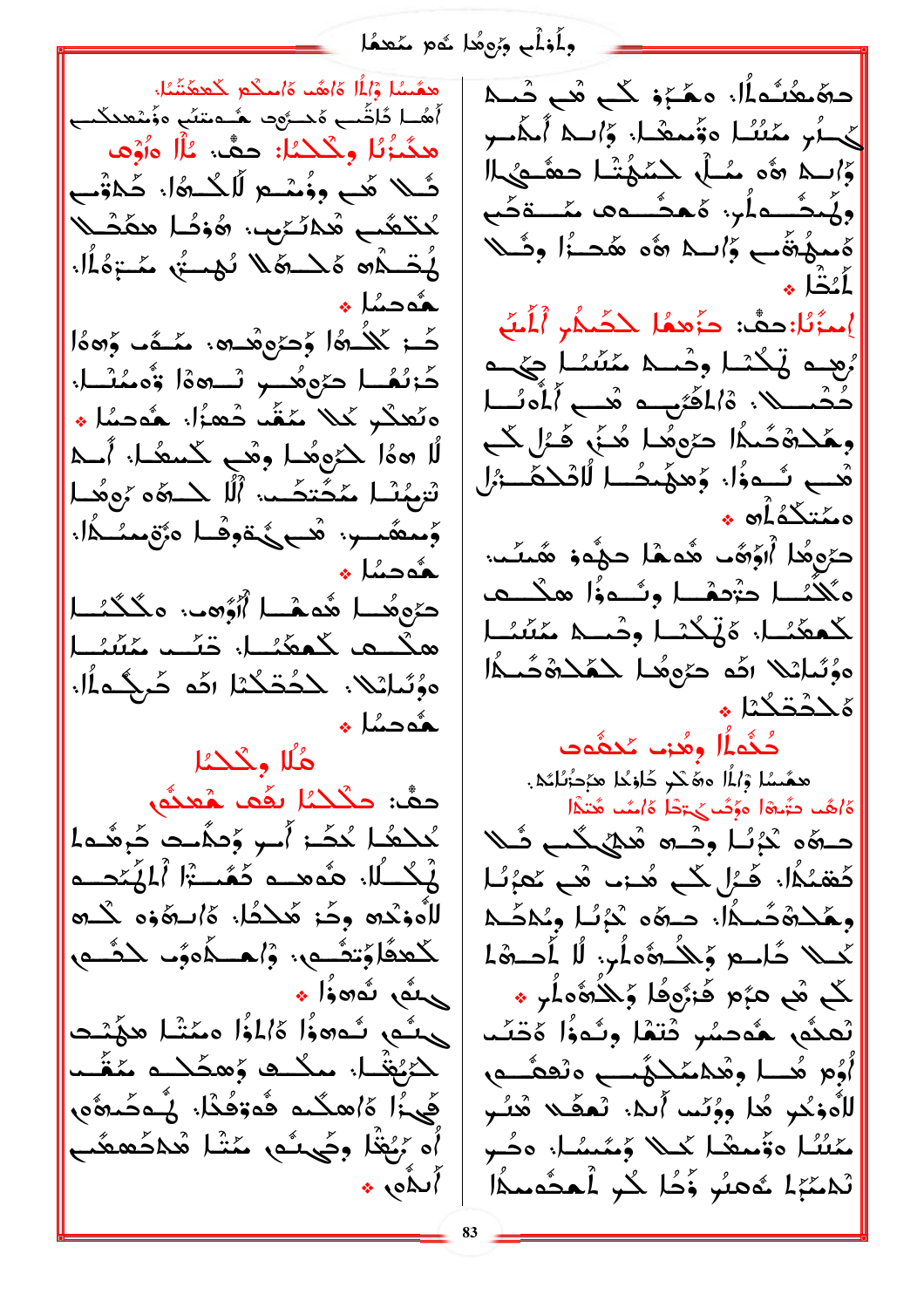وأذاب وإوها هُو مَعْعَمًا

شَمَاؤُنِّي نَعِكُمِشُمِ ۚ كُبِ ٱلْأَسِعِ ﴾ حقّْ: 6ه گەھۇڭل همَسُــا كَلُـــةُا ةَه وَكَمْعَنَــُــم، للْكَرِرِ مِعْهِ مِنْ أَهِ هُوَ الْمُعَمِّدِ وَهُوَ مِنْ الْمَعْدَ وكعُـــا وَلِلْمَــــم، لِمَـــهُ أَرِ هَٰٓ: مِمَـــم  $\bullet$   $\tilde{\bullet}$ هُه وَحِقَىٰهِ هِهُمْ لِمُتَزَعِيْهِ هَٰذِكُمْ. ەَحِيَّ رېگەلُه فَيَّى ھەُل للەُوْھىك هُم هَٰىسٌنُد \* همَّسُل كَلاُهُ| وَحِسْرِ رُهِهُــا. ۖ حَـكَــرِـلُا هدًىــزِلَه هُ هَرْجُـــــــــهِ حـمْــعمْــــــــهُ ا وثَلا هُتلُمُّا. حدُمُّهِ \* دَّىبِ ۞ُهِ وِمُهْدَكَبٍّ ۚ وَهُمَا هَٰٓ مُمَاٍّ. وِنْزَوْا حُكْوُّه ەَحْمَتْىدەھە. ەنَّالْلا كُلُّوْ يْحْكُمُّ \* همَّسُا أَحْدهُ ا. وُهِهَــها هَـمـزًا. لْلْهُووْۤا وشُـلا مُعْهُنْدا. وُحكُـو هْنْـرُو مُّەحمُىُّا \* هُه وۡحَرۡ9هُـــا هخۡمِیۡـــه اَا هَنَــــــه. لضَبَّتِهْـا لِحْـهُ ا هُــوصُّونَ، أَهــهُ ا لحثَّكُب وَحرِّهِ هُــا نُعــاهُا لِنُزْمِعْـا وَحَيْفُمِعْدُواُمٍ \* معَمْا مُعَذِّمَه حفٌ، لَا غُمُدا حَبَىٰل هُوصُل حَجَّىدُو أَبِن مُنَّكَ حَمَّجُتًا. هُهجسُــــا لحَقُــــهجُمُر، وَٱهُــــــــــمِ هشگه آب په هُا وهُمعٌبِ مُةصِّبٍ هزُهُمبِ وَمُنُـاً.

كُنْمَلًا وهُزم أُقْزَمِ هُنَّهُ ٱلمُؤْسِعِدِكُمِ خُزَّا وَجَرَّةِهُمَّةَ مَنْتَوَا كُلِّ.<br>هِمُسُلَّا وَجَرَّةِهُدَّةَ قُرْضٌ حَجْرٍ وَسَعْلَ كِلاَ تَقْمُكُمْ حنُّەھۈُا ھُنْبِ ٱوُتھْـا ەءُنلُّبِ مَنْشَا ەھَكشەمُلُك وَرُغَقًا ضُبط هَكشُه مُلَّة مُلَّا \* مْدْكُمْمَتّْبِ وِلَا حُدْكُمْــا. 2ْحَكّْب ذُمْعِ لَمُتْلَى وِهُولُقَا وُكُوهُ وَ وَوَاءِ ھەّحسَّى كُر ھُـزى آوٌتھْـا خَاهُۃنْـا هَكْبُ نُوهوًْا، وَهجَرْتُبِ كُلِّ لِّمُتْتَلَّ و ضَيْبَهُ ۖ فَيَاءُ الْمَتَوْءُ أَءُلَّا مِثْنَيْتِ شَيْتِ مَّهُتَا، مِنَّى أَنَّى وَيَعْجِبُنَّهِ \* وَرَهِزًا: كَعِمْلًا: وَوَمْعِيْكُمْ حفٌ: كَبِلًا تَالِكُمْ مَّةَضَّ أَهَٰـــٰ; هُـــَىٰ كَـمِعُــا وهَتُــا هُنـــدًا وَفِّيءُ!. هِ تُعْلَمُهُ أَعْدُمَهُ مِّمْنًا وتُعْمُلُ **َوْْەمْئُنْدَا، ٱلْمُؤْمَّدُ بِدَكْنِي مِ** حەْنَا آجىُا ئېغَا جَنِيهِ أَا شَهْتَكِعُا حْسِرِهِ ۚ. لَمَا يُهْتُسا كِلّْهُوْكِسِرِهِ ۗ وُٱهْمُسَا حَرَّة هُ مَعْ مَتَتَدَّى أَلْمَ مَعْ \* كَــلًا ۚ شَقَفَنْـل هـرُه ٱوْعَـٰـدًا ۚ هَمُحَـُـه هَٰٓدُهٗ ۖ وَاٰ . وِنْـدُلا رُضًا ۚ دَمَـدُا هَ ه حُكْلِ وِنْزَوْلِيْ أَنْ أَلْمُوْمِعْدِكْمْ \* هـــــرُب كَعشَتْهَــــــــل مْـــــــي أَملُوْٓا وَسِمُعَمَّـــدُنِ، وَٱللَّهُ ٱلْمَضَّــعِ كَـــع لْكُنُاوْ رْمِ أَحْزُهُمْ \* فسلّمت لّلصمنُسل لمُوْتَسِيهِ وحَمِيلُو مْكُمْحُائِكا، وثَكْلَوْهِ، لَمْقِيْكَا وضْحِكَ هُكِثُمَاً أَهْكَفُكُمْ جُرٍ. أَلْمُ مِعْ \* مىھّدەمىسى ھْئىر ھَڪْمى لَامْلَا وكَعْسًا كَرْهُـــْهِ، وُحِمّـرٍ رُوهُــا لِمُوّْـبِ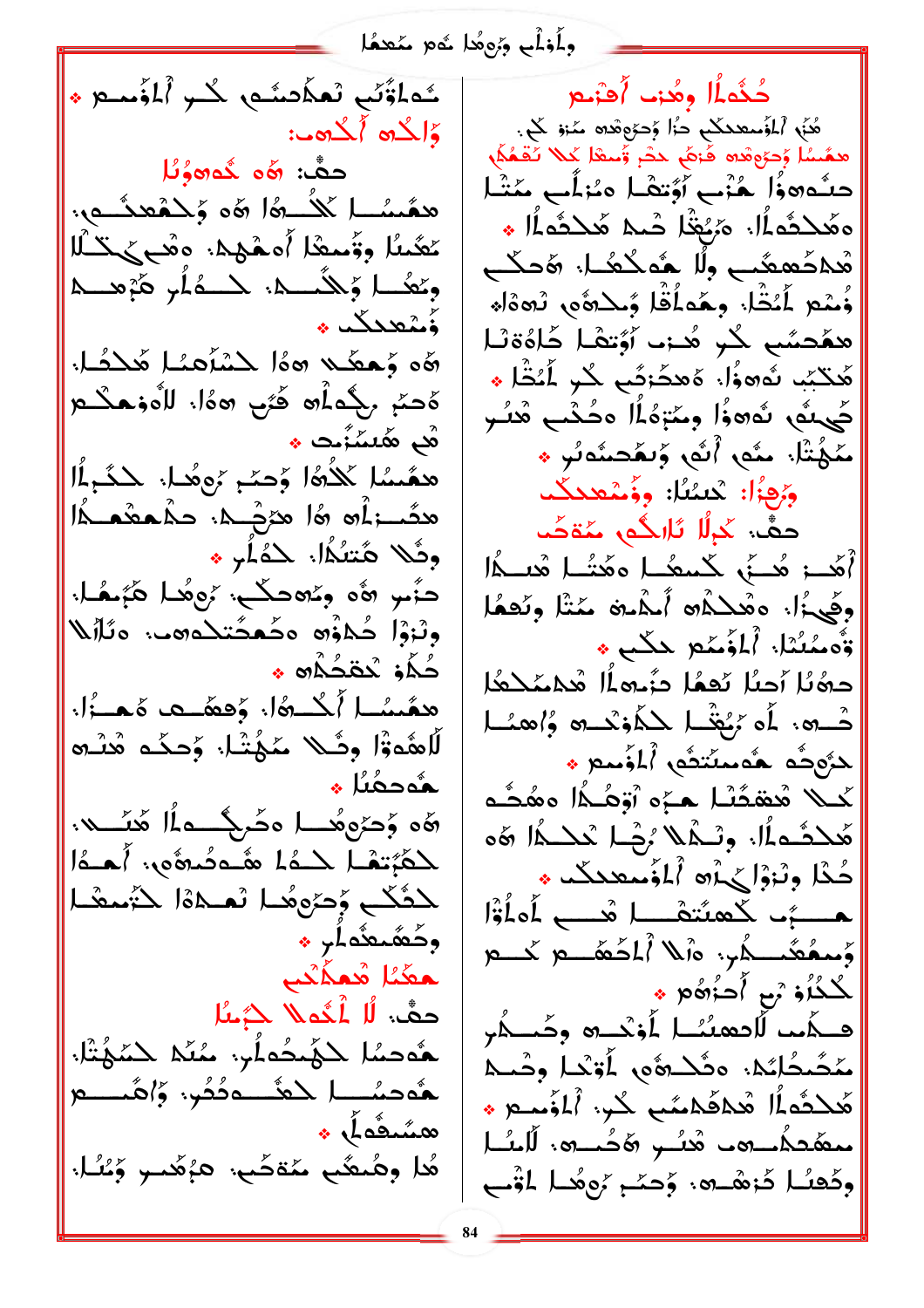وأُوَلَٰى وَرُوهُا ـهُـمْ ـمُـعفَا

أَحِبًا هَ وَجَمَلًا خُضَّمًا. أَلْمَضَعَ حُــِهِ مَّهُتْا ماْهِشُه: لِيزُّهوُه هْبِدًا هُبِ لْحَتَمَعْهِ، وهُم تُحمُنَّمُه وهُمَكِيْمٍا. معدَّم لَلْهُما كُم حُنفًا، هُجـه ِكْتُم، مْنْه رُثُماً!. ونْسِرُّى هَٰكَلاَتْـا. حمّحزًا وهُءًا حكَّمُتْتَا \* ؤُد ڤُەۏ<sup>ْ</sup>كْتُـٰا وَزُوْتڤْـا، ەڭـــلا نْكْشْـا وحَزْنُهُا لَٰا هكْمٍ، حقِّه عْمَعُلاجِمِ مُوكَّسِبِ كْتِبْهِ، أَوُّتِهْكُمْ وَهْتُ 10 \$0 هُده خَمْعَهُــــــــــن وَمَنْـــــــــــن وَمُشَمّــــــــــن وَمَدَّة اللّـــــــــن كُمكْتكْسِــــ«ةُٯ، مئحمَّســـــع مُّـــــلَّا وِلُموۡمِدٗا، حِنۡسٖ أَبِهِ كَبۡ هَٰذِكُـا، وِلَٰا حُدهَ أَبِ وَهِجَمَحَنَّبِ حُرِ \* حقَّ، حَرْهِ أَمْ مِمَاهُ وهو الْمَحْمَّةِ ا لحَثَمثَا وَلَلَكُما ۖ أَوْهُمكُل! ۖ أَوْحَكُب عُــةمُّد ولًا ۖ كُنْتَخُــا أُفكُـــو فُــارْوَا وَٰٓزِكُٖ؎ٗاٗا ٮعَكُـم وۡوَكَـٰهٖ مۡدٰاحُـٰہِكُمُّا بْهِقُا نْهْا فُيْحِوْا حْفِّيجْا. وفُومُما أهمَّىه من المُرْجِئْسُ \* وُّەھُدًا ھَوَ لَّاسُلَّا وُرُاْجِنَ وَالْحُسْرَا حَفَّے كْسِدَٰلُهِ، وُوهُذَا وَإِسْلَا وَرِهَا. وَالْحُدُوا بِرْهَا لَكْسَأَلْمَعَ الْكُلِّ الْمُعْجَمَاتِ وَحَشَكَا كْنُى لِكَعُدُوُحُدُكُ رُجُلٍ أَبِكِ هُدَاءِ \* كُنُّه لُما وهُزم كَحقُّوت همَّسُا وْاٖاْا هِ هَ كُر كَاوْكا هرِّجَانُامُکا.<br>هُ/هُــٰ جَنَّــْهَا هَوِّضٌــٰ <sub>كُن</sub>تِّطْ هُ/مُب هُتمَّا أُهزُا حثَاضَة نَعفًا دَّمهاً لَا هُج وَج مُهْد كُت، هُكْبٍ هُوفُرًا وَلِكْمُهُا هِهُما كَمِلًا أَسْهَٰلُو أَنْ أَكْتُهُ أَوْلَىٰ الْمُسْتَمَرُ كْتُ وَمُعِضًا مِكْشُمًا وَهُ كَتَبَ.

هَٰلَـٰلا مملَّـٰفَ أَلـه: هلَّلَىـٰۃًا وِضُـٰو  $\bullet$   $\Delta \bullet \Delta'$ دَّائا هِلَا وَّسِعْاً: وَحقَّ حيِّ وَحـُرًا. هُ رَبُّ دَرْجِمُلُــهِ. وِلْڡــ;ُّهِ لِكَــْـــِمْ حْمَدُوا وَأَصْفَاءَ وَمِنْكُمْ وَهُوَ مِنْ وَأَعْرَضْهِمْ وَالْمَحْمَدِ أُمِرٍ مِّقَالًا: لِلْهُوْكُلُهِ وِضَّرْ هَٰكُكُلُ \* هَكُمْلًا هُوَ وُهِ هُونَ وَرُوهُا هَزَمَهُا. هُ لِمَنْعَمُ الشَّهْرُ وَلَكُنْ مَا مُعَبِّرَ مِنْ مَعْتَبِهِ دَّىسو ۆھكەكسە كىسى، أَكْسىلمى وَسَمِّيَكَ، حَنَّىرِ وَهِكَشَلا لَكَمْ أَهُدَات وأُمشُبٌ ﴿ الْمَحْدِمِيمًا بِمَ الْمُ ْ هَمَّ: هَمَّسُلُّ وُهكُو شُمْعُلُ أَوْحِكُم عُةَهُم شَكْتُكُمْ 1، 14 أُوْخُلُ حمَّحهُــا وهُعنَــولًا، ضَــو هُمْنَىـــوُا ەھْھكَابْھَا، وقْع وَّسُل وطَّابُّه لَٰهِ مَ حمَّاحُــٰه أَا حهُــٰه وَّٰٮ هَـٰـٰٓۥوْهِۥ ۚ هُ مُّـٰٓٓب هِكْمِي هُدِيًا مِعْبَوْ. أَسْلَيْهِ! وِنْسِلُهِ لأذكابه أُوْحِكُم مُـٰۃَمَٰٓى ہُم مُّہمْا وَحُمُّوَاْ $\frac{1}{2}$ وهُمنُــد ةَااوَّهُــــ: وهَـُــَـــلا قُوهِزُنُــا لِكَحُكُلُّ هُ/هُم لِكَعْنِيْهُ أَلَّا وِسْمَهُمْ \* أَوْحِكُبِ مُـٰةَهُدِي مِلْعَ مُحْدَوَّلًا، كَــلا تْدِيُّنْا ەْھەمْكُمْ، مْتِيْتُا مْسْ وْەْس وِنِّسا لِلشُّلُام كَعُلَّا هُاوَهُنُا ﴾ **& هُلا دَرْهِزُا هُ** حقّْ: فَلَمْتَ لَکُتْ لَمُؤَكِّدَهِ وَمَعْتُلَ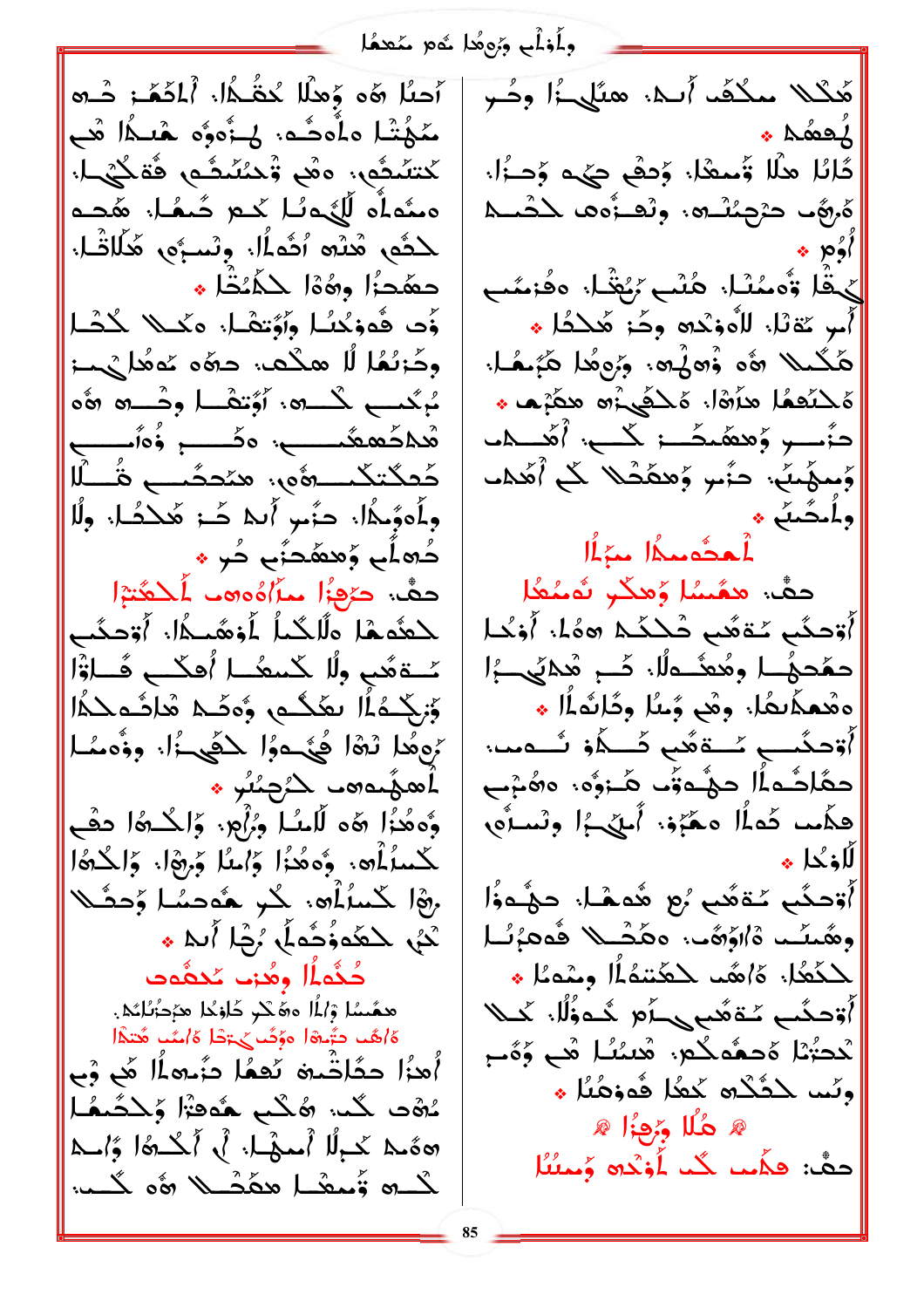وأذاب وإوها هُو مَعْعَمًا

وِمَبْهُماْ لِكُمْوِي هُدَمِهِ حَقْدَهْ: حدةه مُوهُدا مِنْدمُنْد مْعْدِيهِ هِـلَا وَّسعْدا پ ® وقُلْبٌ مِنْ وَيُمْ فَلْ حفٌ هُـرةوْا هِـكَسو حَيَاتِقُو هُنَّـهِ رُوهُــا هُبُمُـاً. وأهــزَا وُومُــا کُتکُٹا، ہٗانگے کے حملہ وَّەكْتُوھى، وَبَرُّەم إِنُمَّ شَي شَيمْدًا. ەْمەھھُل ەھْلِكَكْتْرَان ەھْكُ رُەھُما هَبُمُا هُوهٌ وَهِلَهُا نَعْمًا وَهَيْزًا \* مَّ ۚ إِلَٰہَ وَشَكْمَهُ مِّـٰقَاهُدٍ اَحْتَنَهُـٰهُمَّا أَهِمْمْ أَشِّي، مكْمْنُحُولُا لُل أَلْمُفَسِّمْ، هُذُا وهَيُهْدَلْبُ وَمُعَكَّدِهِ وَحَدَّدِهِ ۇسُــو ۆَمْھْدْكَـــە، ەَاھْتْھَلْىــە ھْب كَعَمْلُو 50% ضَلَّكَ شَكْلَةً مِ هَٰذِتَهُمْو كُثْمَلًا وهُزم أُقْزَمِهِ ِّ هُنَّى ٱلمُؤْسِعِدِكُمِ ۚ هُۥَ ٱ وَّدَىٰٓ قَدْهِ مَنْهُمْ كَلَى ﴾.<br>هِمُسُلٍ وَجَىٰٓ قَدِيَّ مِنْ حَشَرٍ وَّسَعْلِ كَلا تَقْعُمُّى دهُـا ومُـاَّذِ الْــه كَـالْحُـهُا. ونْسهْـا لْكَيْحَةَ لَا شُعَضُمْنَ وُمْكَلَّا 3ْفُسَلًّا ھُے وَحْشَىمْاً. ہُ‰ مَا اُمُثَّا کُن*َےْ ﴿* هُودُنُــا هُـ:مُــا هُنُــبٍ. كُعزُمعُــا لُا لْمَعَنَّفٍ أَس وْحِسًا هَٰٓئِنَا أَسْلَمُوهِ : مُوهُدَا وُسِكْتِهِ دُهِ سَعْفِظَ \* ® و**أمنُقنَ**ب ® ® حقَّ، مُوَصِّحِب كَرِكُمُ I . لمُوصَّــوهـا لَّالمُــاً: وَحَرَّوهُــا هَٰفَـــو ئَعفُـــــــــه، وضُرِجُـــــماًا وُحكُـــُـــماًا. أَلْمَلِّينَ حَمْدُ هَٰكَشُمْلًا، وَهِهَا مَعْدَٰزًا ِكْݣُلَاتْـا. م<sup>َ</sup>كْـع تْمَسْلْ مْكْكْمْـع.

ەھدەتب ۋاڭرە ھُنە ھْھكىپ ۆيگىل نگ ⊹ لَمَا لَكُتُ نُعَفًا رُوَوَّا مُكَكَّا وَٱكْبِر هُدفَزْمٍ وهُو هُلَتِرُوهِ وهُو وهُزْمِد هَدْهَ مَنْ مَنْ رَوْهِ لِكُحْمَةِ وَهُمْ إِلَى وِلۡمُلۡکِ مُسَوَّدٌ ہُ کُفسہ اُسے وْ}هلَموُو. وهُيُ، اللَّه: دْ3 هَدْعَ رُّه بِهُمز رُّه ونُكَفِّلْ كُنْفُسْ \* همْسُلْ وْالْمَالْ هَاهُتْ هَاسْكُمْ كَحْجَتْتُنَا. أَهُا دَّاظَّے ہُدوَت حُمتنَے وزُسْعدكَے وَالْحَدَّمُنَّب حفٌ، هُا وَسُبطُبٍ وَ٥٥ ُرَيْسُكُمْ حرَّههُما هُدَوَّههُما نُعِمُها مِهْنَمَا هُـدهزُا. وُوَمَّىـــ مَّـــ وَهُمَــا. هـــوَو هُدهْــا وْابْوَهُـــْ. كَنزُوكْـــه حَثْــدؤُا وهُمنُدٍ، وَكُمْ هُوْمًا حَدُّووُّا هَٰذَكَ\، ەھۡڝۡلا مْنْرَه لگةمْمَا ونُعُهَمَا ﴾ هُوصمُل نَهْفٍ كُنْهِ لْأَصَلَنَ وَالْحُنْفِ ئەھُدا، ݣَدْئَبْ كْنْشُرە، ەݣْمْتْرە مْعْسِمِيهِ لَمُوْمِسِيهُا وِمَيْسِمُو رُوهُسِيا كُمْشُدّْهِ، حَزّْهِ مُصَا وِهُومُصَا رؤه كُلا ورؤهئه مينشلا للمُكشرو ﴿ مُثَلًا ﴾ & حُذُّه) أو وهُن، حُكْما & مُأَلِّ لَمُنَهُنَّا مُنَّى لَّى حَثَّهِ وَّمِلُو. مَّعشُوم لِرُمشُ مِنَّقَد کِّ مَعْمَلُ وَأَحْدُمُ وْْوِسُا وِحُّةِهُشَا. يُعجُّا حَفَرْوُمِهُـا. ەؤْسْلا وەۋۋەھْلى مُەكْل كے ْبْقْلى مْبْرَا فَزْهَمَ كَعَدَهُمْ كَمِنْهُمْ ﴾ أَأَوْ وِيُوَمُعُكَا، وُهِعُكُمْ كَـْجُوْمٍ ۖ إِكْمَالًا،